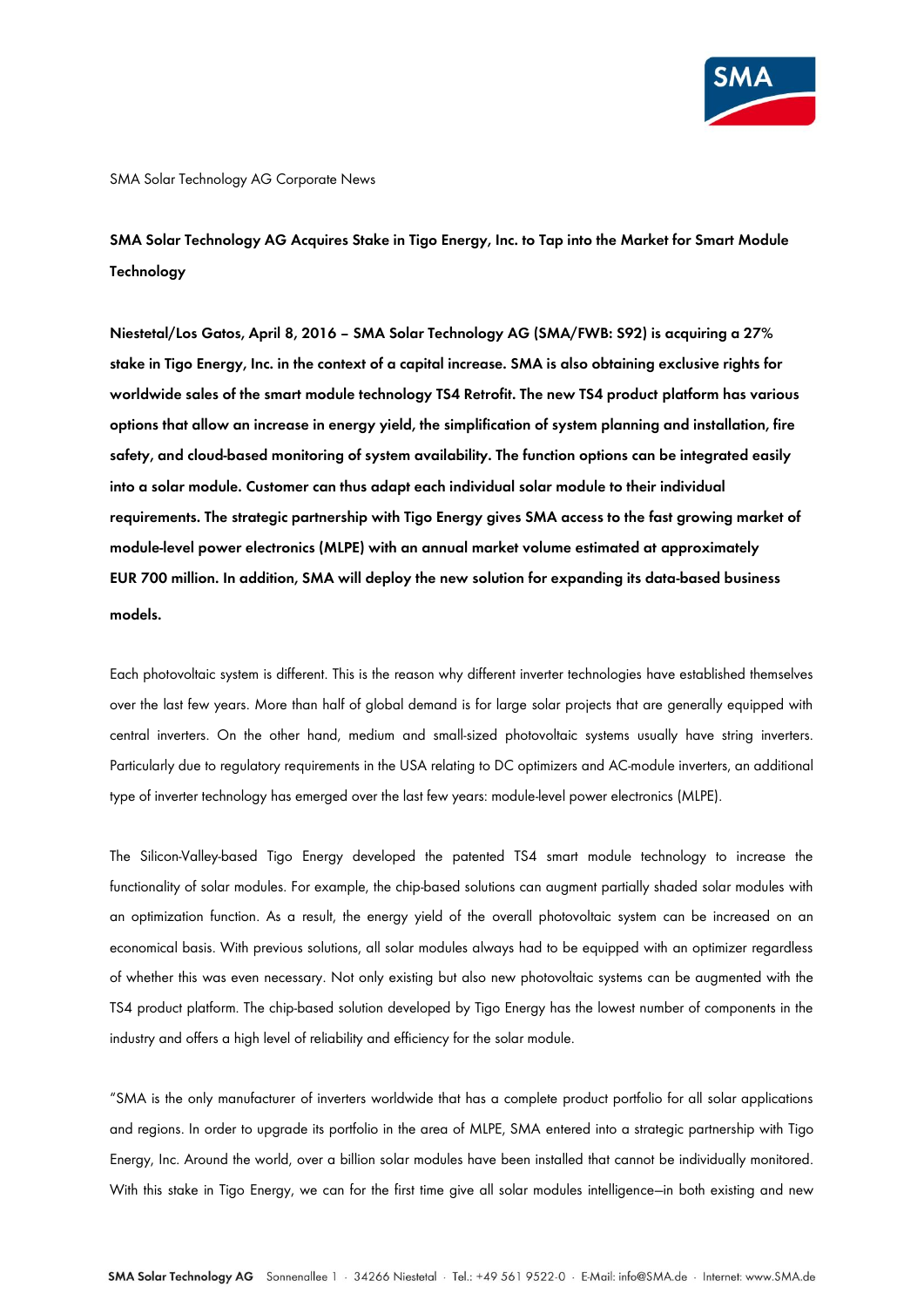

plants. For SMA, this information has great strategic relevance for data-based business models. Our customers benefit from the technically dovetailed solutions. We can thus provide the data obtained at module level in our Sunny portal for further assessment. What is more, our product portfolio now contains a technically superior solution that allows costeffective performance optimization at module level. In this way, we can service the market even better than was previously the case," said Pierre-Pascal Urbon, CEO of SMA.

"The SMA participation is a confirmation of Tigo's high level of innovation and architecture. A key feature of our TS4 platform is that not every module needs to be equipped with an additional function," said Zvi Alon, CEO of Tigo Energy. "The customer pays only for the function that he actually needs for the maximum energy yield. Compared to other solutions on the market, our products allow greater efficiency and therefore a better energy yield at the lowest incremental cost. The solar power professional can easily adjust the photovoltaic system on site. We will now work together with SMA to integrate the communication link of our solution into the SMA products. This will make installation even easier in the future."

The transaction envisages that SMA will acquire a 27% stake in Tigo Energy in the context of a USD 20 million capital increase. SMA receives a seat on the Tigo Energy Board of Directors and exclusive sales rights to the TS4 Retrofit product platform for 30 months. Both companies will cooperate in the areas of research, sales and service.

The SMA Managing Board anticipates that the transaction will impact positively from as early as the second half of 2016. However, at the current moment in time, it is not possible to assess precisely the impact of the transaction on SMA sales and profits. For this reason, the SMA Managing Board confirms its sales and profits guidance for the 2016 fiscal year. For 2016, the SMA Managing Board estimates sales between EUR 950 million and EUR 1,050 million and a considerable upturn in profits to between EUR 80 million to EUR 120 million.

### **About SMA**

The SMA Group generated sales of approximately EUR 1.0 billion in 2015 and is the worldwide market leader for photovoltaic inverters, a key component of all photovoltaic systems and offers innovative key technologies for future structures of energy provision. It is headquartered in Niestetal, near Kassel, Germany, and is represented in 20 countries. The Group employs a staff of over 3,500 worldwide. SMA has a broad product portfolio that offers the suitable investor for every module type and plant size worldwide: for small roof plants, large solar parks and grid linked plans as well as island and hybrid systems. In addition, SMA offers system technology for various battery technologies and plant sizes as well as cooperating with renowned battery manufacturers and companies in the automobile industry. SMA technology is protected by some 700 patents. The product portfolio is supplemented by extensive services and the operating management of large-scale solar power plants. Since 2008, the Group's parent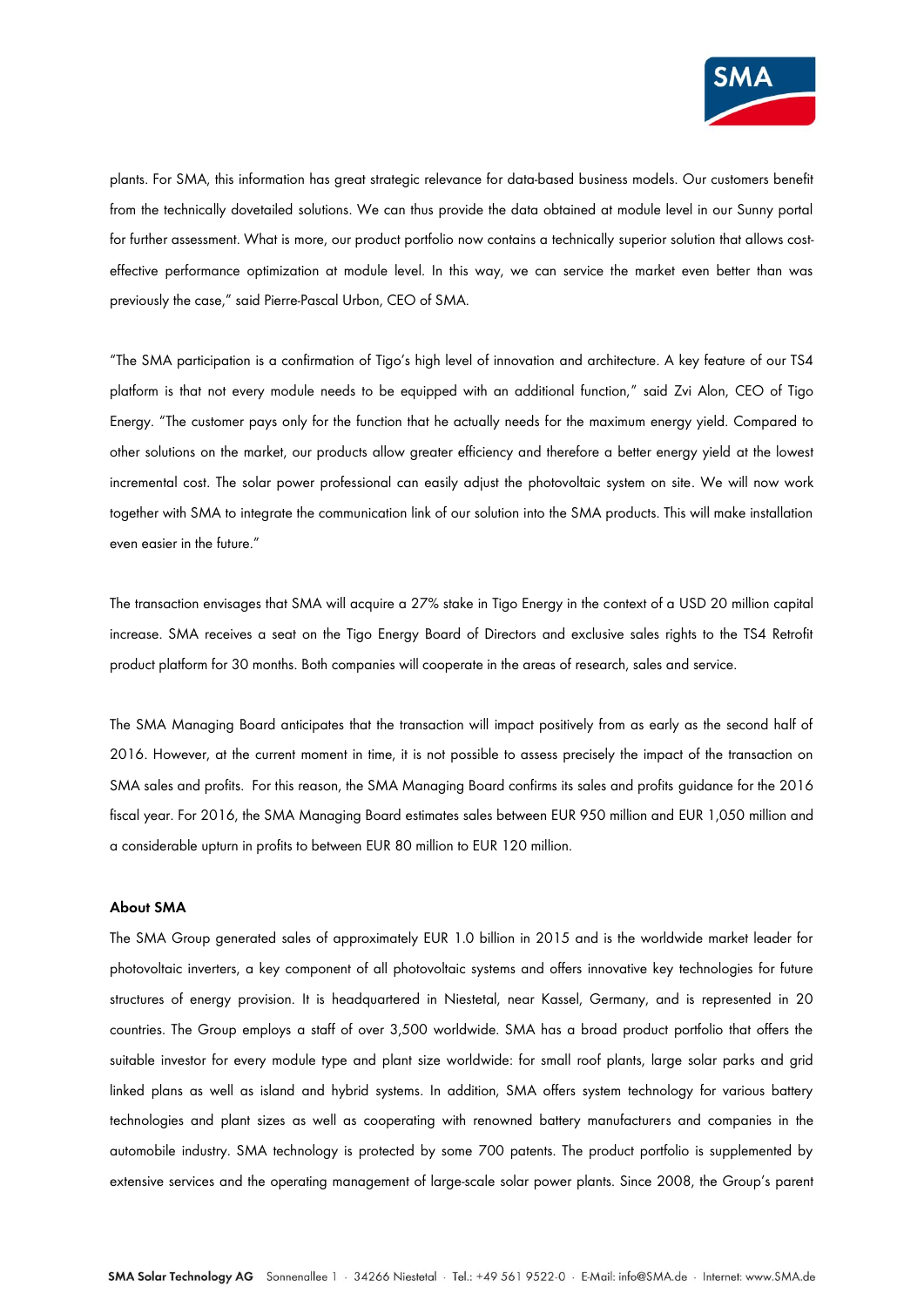

company SMA Solar Technology AG has been listed on the Prime Standard of the Frankfurt Stock Exchange (S92) and is currently the only company in the solar industry listed included in the TecDAX index.

# **About Tigo**

Tigo is the market leader in smart module technology for the solar industry. Tigo shipped over 1.2 million units installed ranging from 2kW to 7MW systems worldwide. The Silicon Valley Company utilizes a patented technology to increase energy production, simplify design and installation, improve fire safety, and ensure the highest uptime and reliability with cloud-based monitoring. Tigo's modular TS4 platform can be selectively deployed with different functionalities per module at different price points utilizing Predictive IV (PIV) technology to maximize energy harvest at minimal cost. Tigo's integrated solution is the first and most successful smart module solution in the industry. Tigo was founded in 2007 by a team of experienced technologists. Tigo developed the first generation Smart Module Optimizer technology for the solar industry. Tigo has operations in the USA, across Europe, Japan, China, Australia and the Middle East.

# **SMA Solar Technology AG**

Sonnenallee 1 34266 Niestetal Germany

#### **President of Corporate Communications:**

Anja Jasper Tel. +49 561 9522-2805 Presse@SMA.de

#### **Contact Press:**

Susanne Henkel Manager Corporate Press Tel. +49 561 9522-1124 Fax +49 561 9522-421400 Presse@SMA.de